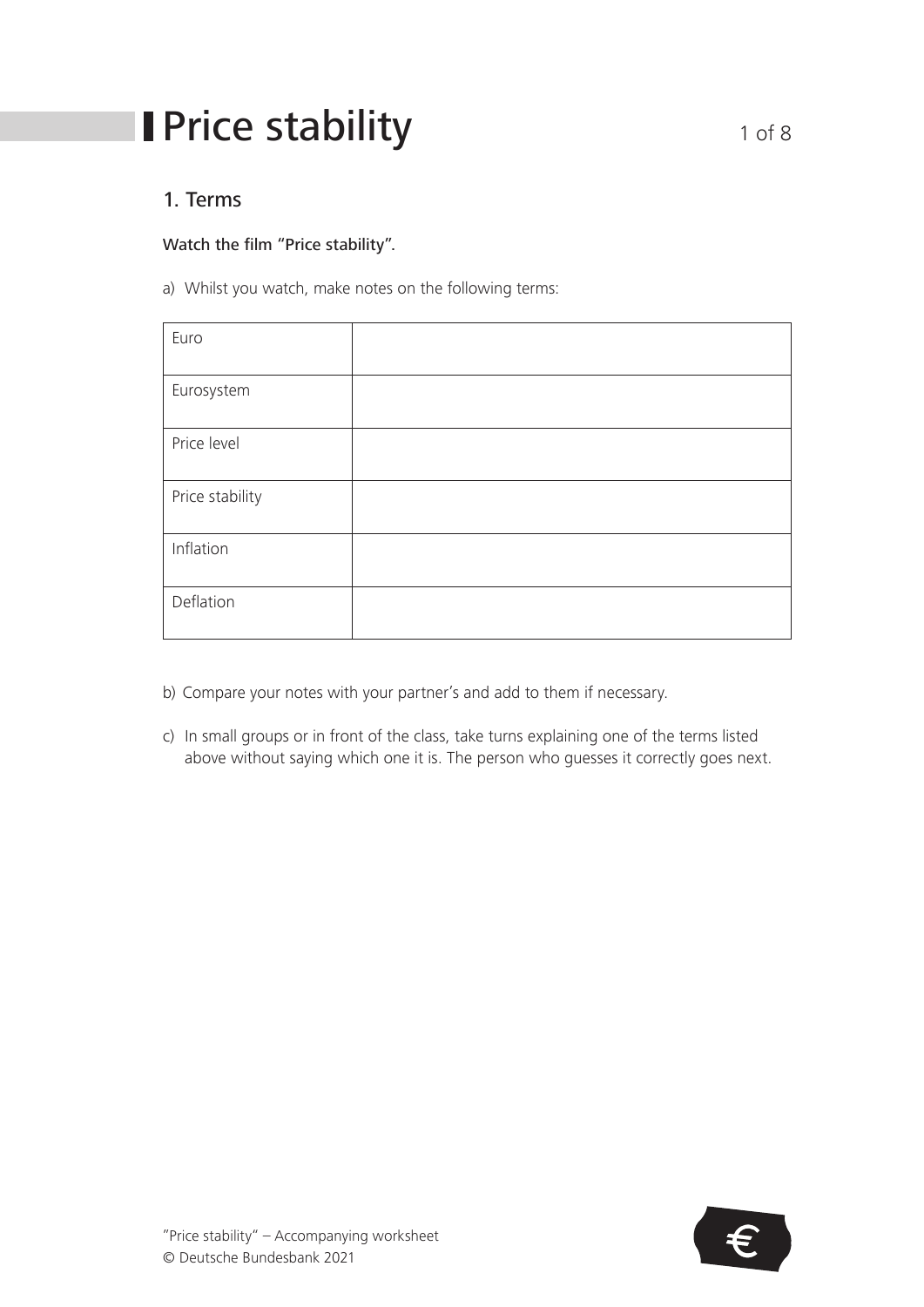# **Price stability** 2 of 8

### 2. Inflation rates in the euro area since 1999



- a) The Eurosystem's primary objective is to maintain price stability. How does the Eurosystem interpret this?
- b) Has this target (top line in the chart) been met in recent years?
- c) The bottom line shows the average inflation rate in the euro area. Has the Eurosystem succeeded in ensuring price stability, on average?

#### *Solution*



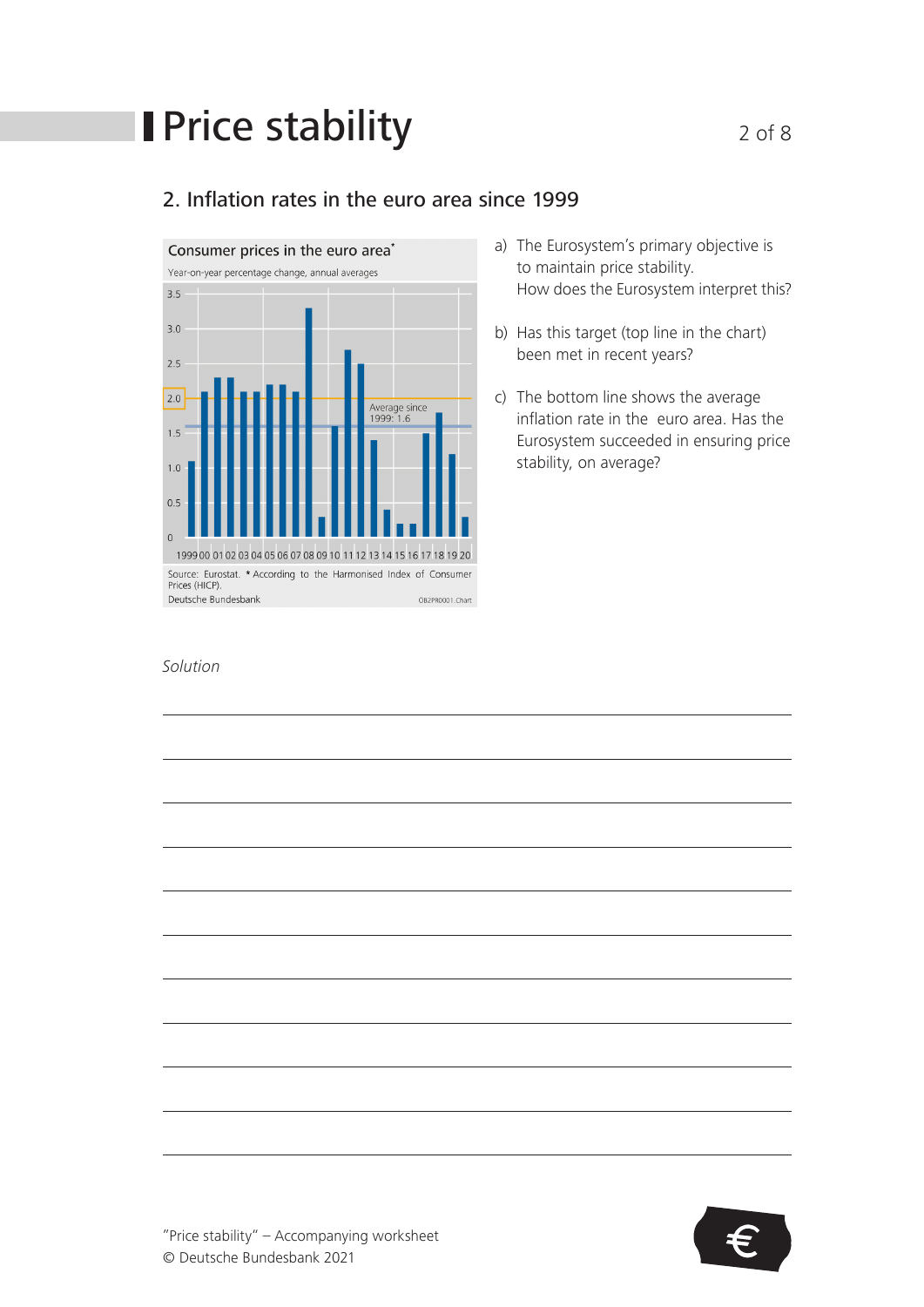# **I** Price stability 3 of 8



### 3. Loss of purchasing power in times of inflation

- a) What purchasing power will €100 have in 10 years and in 50 years given an annual inflation rate of 2%? Use the graph to work out approximate values.
- b) What purchasing power will €100 have in 10 years and in 50 years given an annual inflation rate of 4%? Compare these values with your results from a).

#### *Solution*

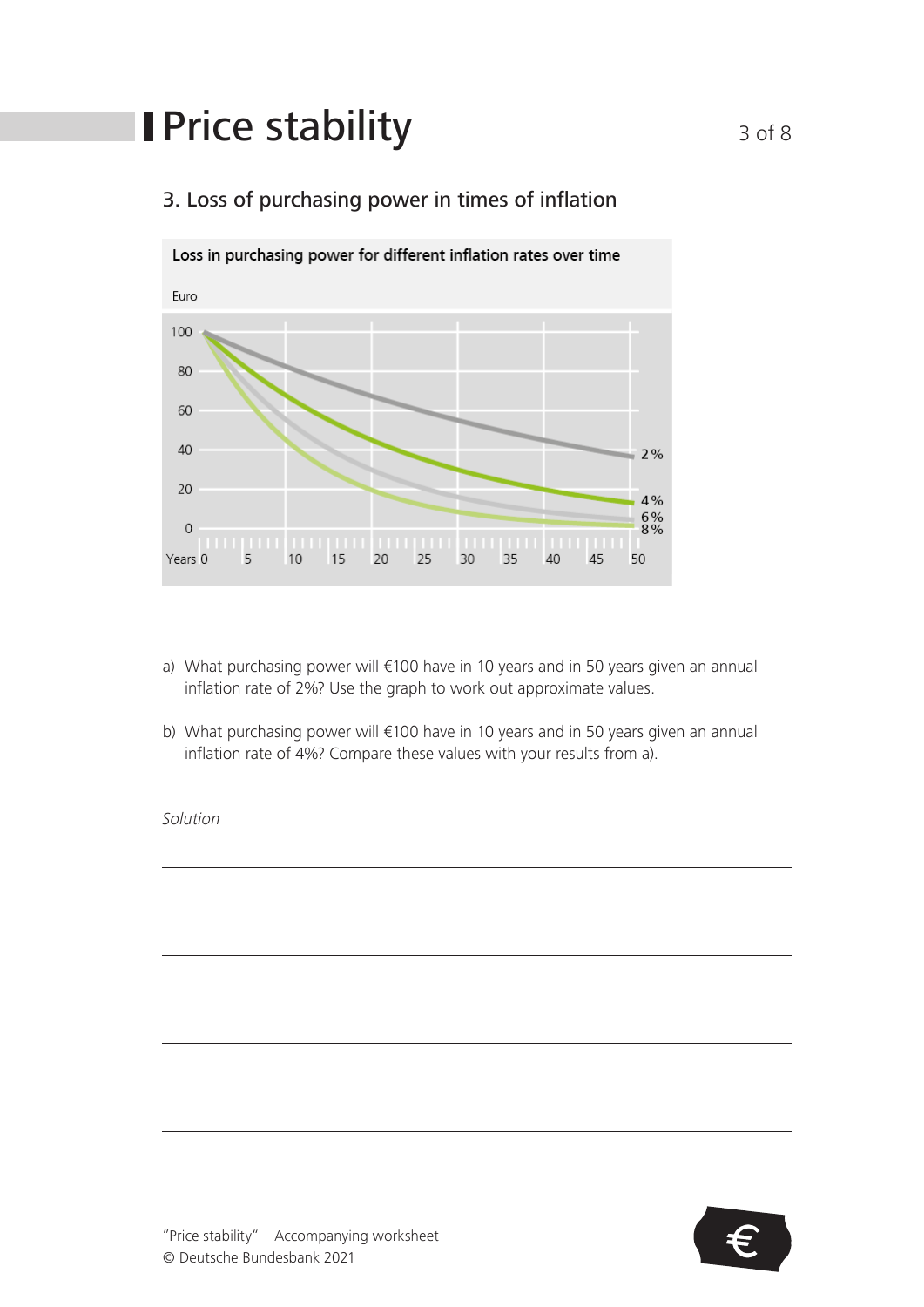# **Price stability**  $4 \circ 6 \circ$

### 4. Opinions on price stability – what do you think?

Imagine you are talking with your friends about price stability, inflation and deflation. They have the following opinions. How might you respond?



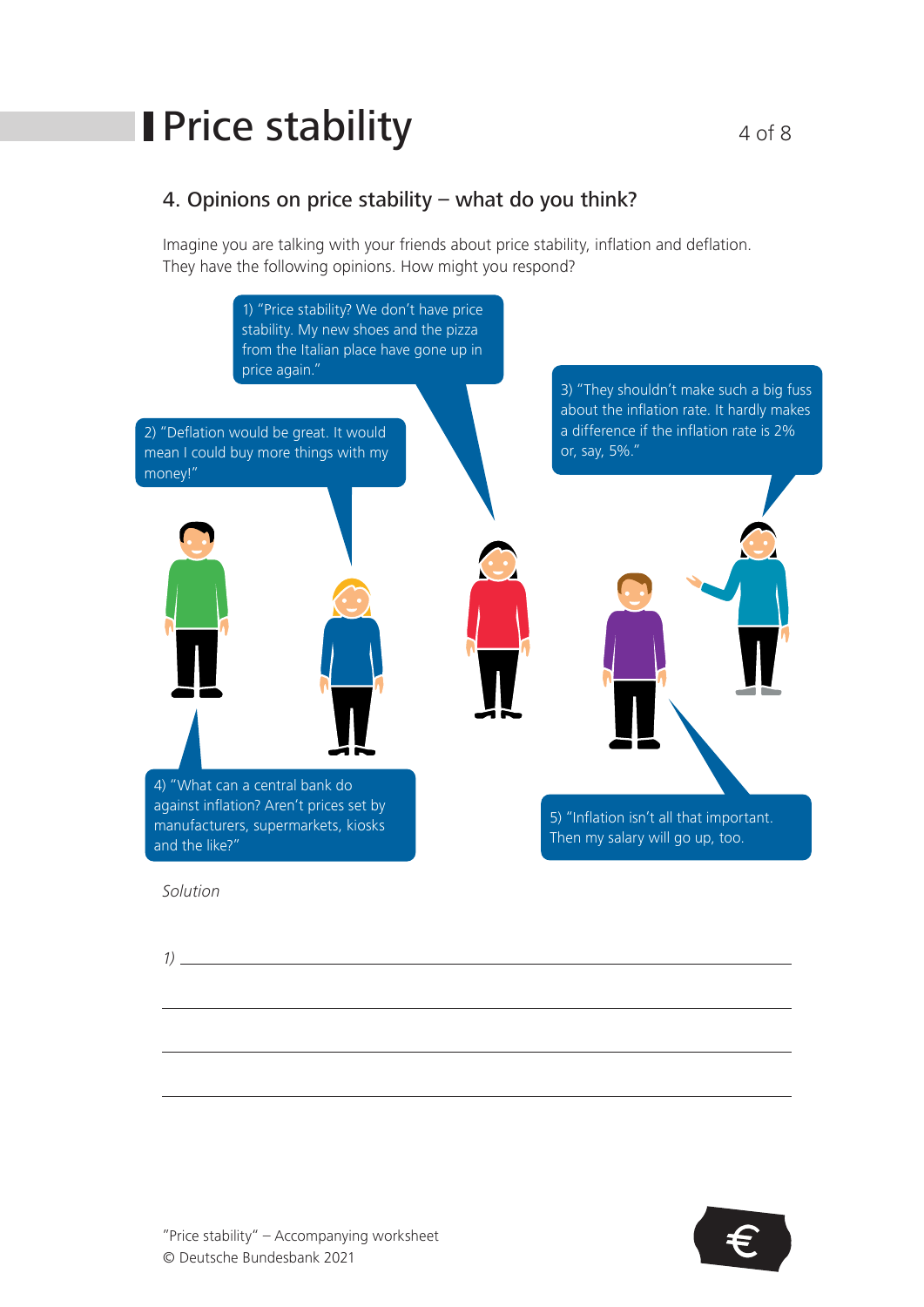| <b>Price stability</b>                                                                                                                                                                                                                                                                                                 | $5$ of $8$ |
|------------------------------------------------------------------------------------------------------------------------------------------------------------------------------------------------------------------------------------------------------------------------------------------------------------------------|------------|
|                                                                                                                                                                                                                                                                                                                        |            |
|                                                                                                                                                                                                                                                                                                                        |            |
| ,我们也不会有什么。""我们的人,我们也不会有什么?""我们的人,我们也不会有什么?""我们的人,我们也不会有什么?""我们的人,我们也不会有什么?""我们的人                                                                                                                                                                                                                                       |            |
|                                                                                                                                                                                                                                                                                                                        |            |
|                                                                                                                                                                                                                                                                                                                        |            |
| ,我们也不能在这里的时候,我们也不能在这里的时候,我们也不能会在这里的时候,我们也不能会在这里的时候,我们也不能会在这里的时候,我们也不能会在这里的时候,我们也不                                                                                                                                                                                                                                      |            |
|                                                                                                                                                                                                                                                                                                                        |            |
| $\left(4\right)$ $\frac{1}{2}$ $\frac{1}{2}$ $\frac{1}{2}$ $\frac{1}{2}$ $\frac{1}{2}$ $\frac{1}{2}$ $\frac{1}{2}$ $\frac{1}{2}$ $\frac{1}{2}$ $\frac{1}{2}$ $\frac{1}{2}$ $\frac{1}{2}$ $\frac{1}{2}$ $\frac{1}{2}$ $\frac{1}{2}$ $\frac{1}{2}$ $\frac{1}{2}$ $\frac{1}{2}$ $\frac{1}{2}$ $\frac{1}{2}$ $\frac{1}{2}$ |            |
|                                                                                                                                                                                                                                                                                                                        |            |
|                                                                                                                                                                                                                                                                                                                        |            |
|                                                                                                                                                                                                                                                                                                                        |            |
| 5)                                                                                                                                                                                                                                                                                                                     |            |
|                                                                                                                                                                                                                                                                                                                        |            |
|                                                                                                                                                                                                                                                                                                                        |            |

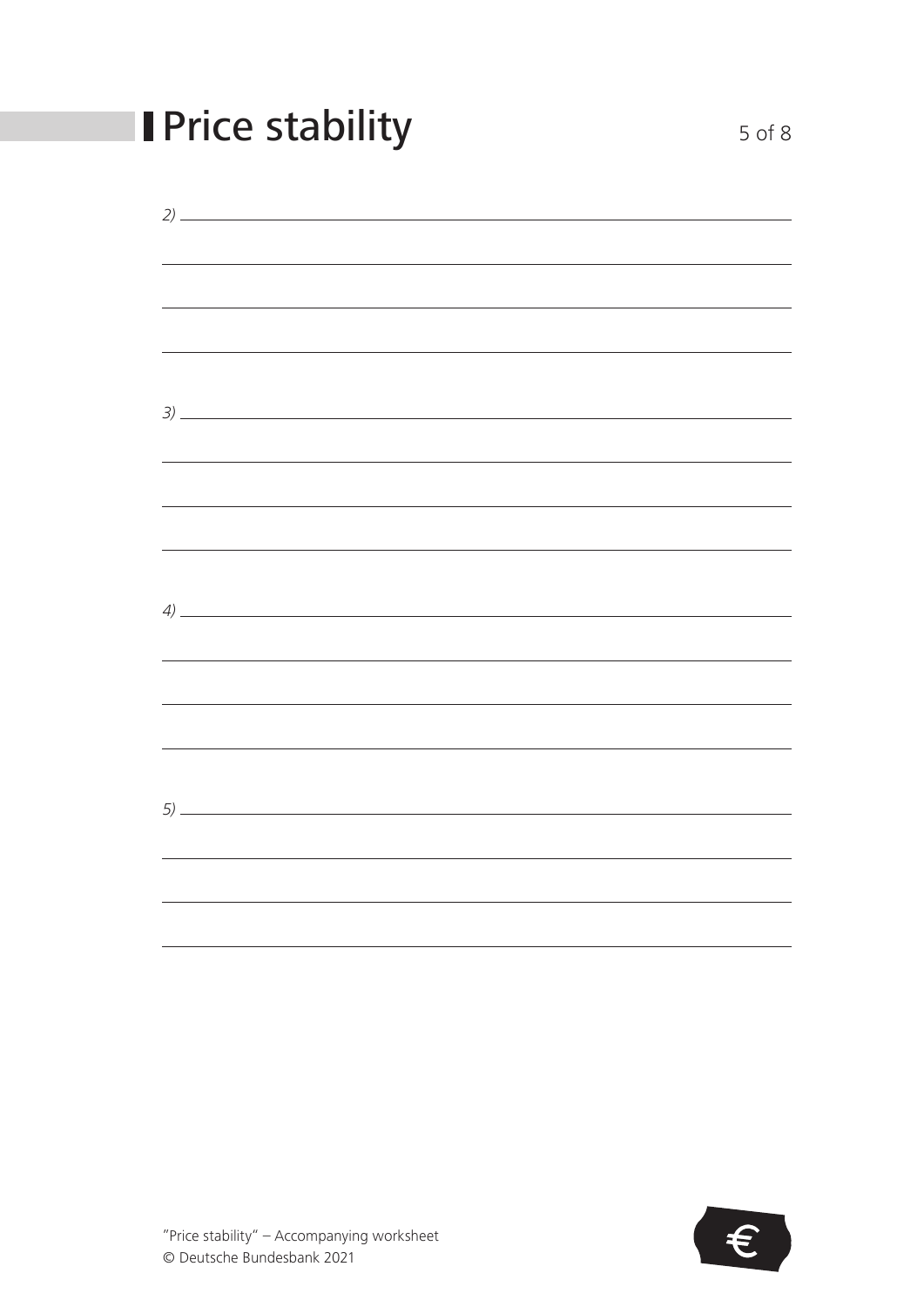# **I** Price stability 6 of 8

## 5. The transmission mechanism of monetary policy decisions

Put the events below into the boxes in the correct order.

| Events:                     | Central bank raises key |                               |
|-----------------------------|-------------------------|-------------------------------|
| Fewer people take out loans | interest rate           |                               |
| Demand for goods decreases  |                         |                               |
|                             |                         | Prices stop rising or decline |
| Less money in circulation   | Inflation               |                               |

Chain of effects (transmission mechanism):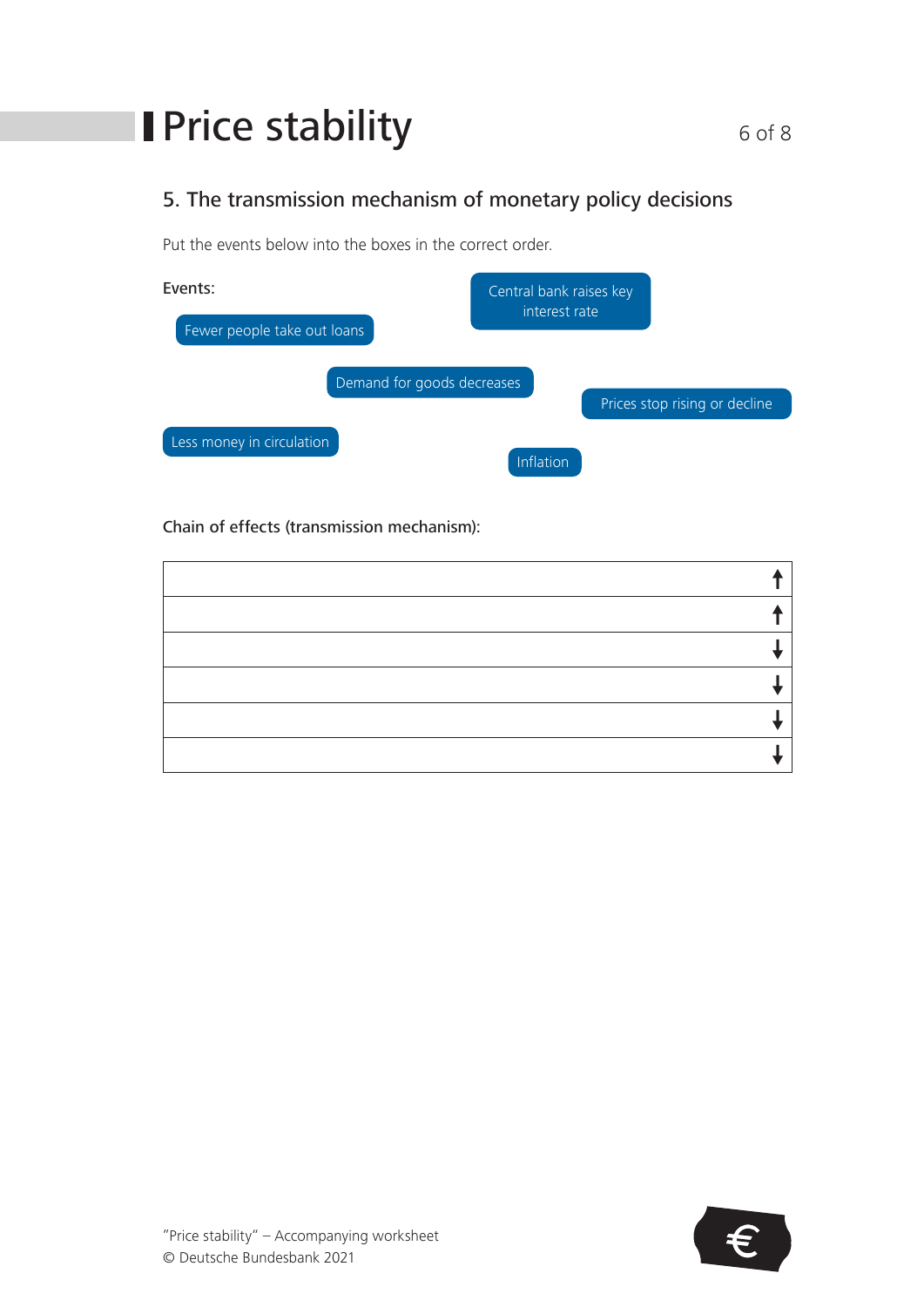# **I** Price stability **1999 120 Price Stability**

### 6. The deflationary spiral

At first, falling prices seem advantageous for people. However, they have negative consequences for companies and their staff. In addition, falling prices have a self-perpetuating effect. This is referred to as a "deflationary spiral".

a) Put the following statements into the chart in the correct order.